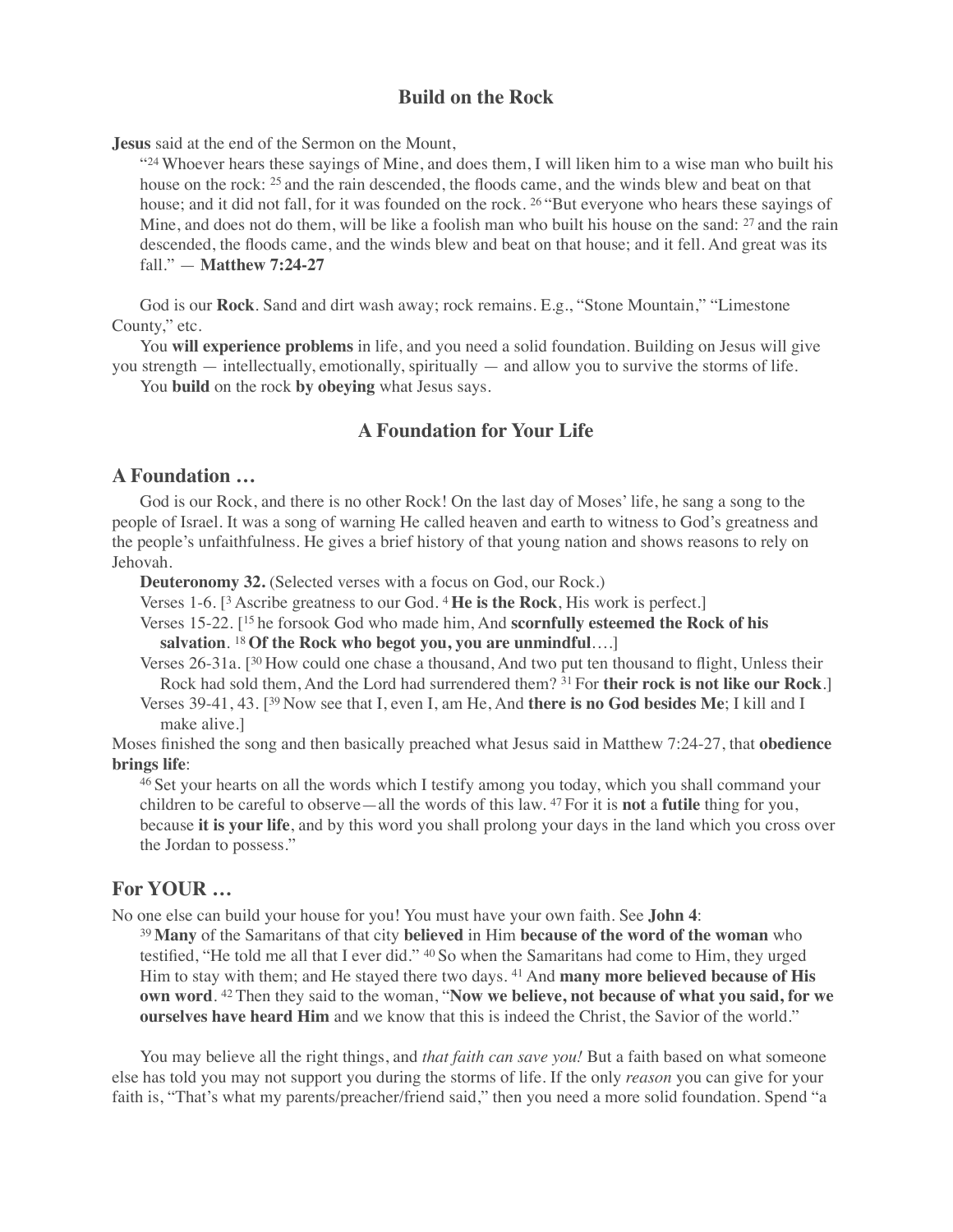couple of days with Jesus." Ask the hard questions. See the answers and the evidence for yourself. Make sure you know \*why\* you believe. You can't hide from the storms in your parent's "house"!

## **LIFE!**

This is **your** *life* — don't blow it; **define** it! Don't fritter it away; **own** it! Don't just let it slide by; **LIVE** it! Take hold of the mission and the promises that God gives you!

Moses said that the word of God is our life. Obeying God's word brings life and blessings.

# **The One Foundation**

Church people are caving in to ecumenical pressure. (Describe sharing pulpits. Pretending difference don't matter.)

"World travel and getting to know clergy of all denominations has helped mold me into an ecumenical being. We're separated by theology and, in some instances, culture and race, but all that means nothing to me any more." *— Billy Graham*

People don't want to "condemn" anyone (the billions of Buddhists, Muslims, Hindus, etc.), but **every choice you make** will potentially make you like Noah, a "preacher of righteousness" (**2 Peter 2:5**) who "prepared an ark for the saving of his household, by which he condemned the world and became heir of the righteousness which is by faith" (**Hebrews 11:7**). Noah was not setting out to condemn others; he was living a life that found grace in the eyes of the Lord (**Genesis 6:8**) and doing the right thing and making himself an heir of righteousness. What others do is *on them.*

Jesus said,

**John 14:6** "I am the way, the truth, and the life. No one comes to the Father except through Me."

**Acts 4:12** Nor is there salvation in any other, for there is no other name under heaven given among men by which we must be saved.

Peter said

**John 6:68** Lord, to whom shall we go? You have the words of eternal life.

The Holy Spirit said,

- **Ephesians 4:4** There is one body and one Spirit, just as you were called in one hope of your calling; <sup>5</sup> one Lord, one faith, one baptism; 6 one God and Father of all, who is above all, and through all, and in you all.
- **Ephesians 2:19** You are no longer strangers and foreigners, but fellow citizens with the saints and members of the household of God, <sup>20</sup> having been built on the foundation of the apostles and prophets, Jesus Christ Himself being the chief cornerstone.
- **Acts 4:11** [Jesus Christ of Nazareth, v. 10] is the 'stone which was rejected by you builders, which has become the chief cornerstone.' <sup>12</sup> Nor is there salvation in any other, for there is no other name under heaven given among men by which we must be saved."

## **A Foundation for Your Brain** *Leave No Doubt*

Listen to Peter's **confidence**:

**Matthew 16:16** "You are the Christ, the Son of the living God."

**John 6:68** "Lord, to whom shall we go? You have the words of eternal life. <sup>69</sup> Also we have come to believe and know that You are the Christ, the Son of the living God."

See his boldness preaching against the Sanhedrin and Jewish leaders who were trying to stop him and the other apostles: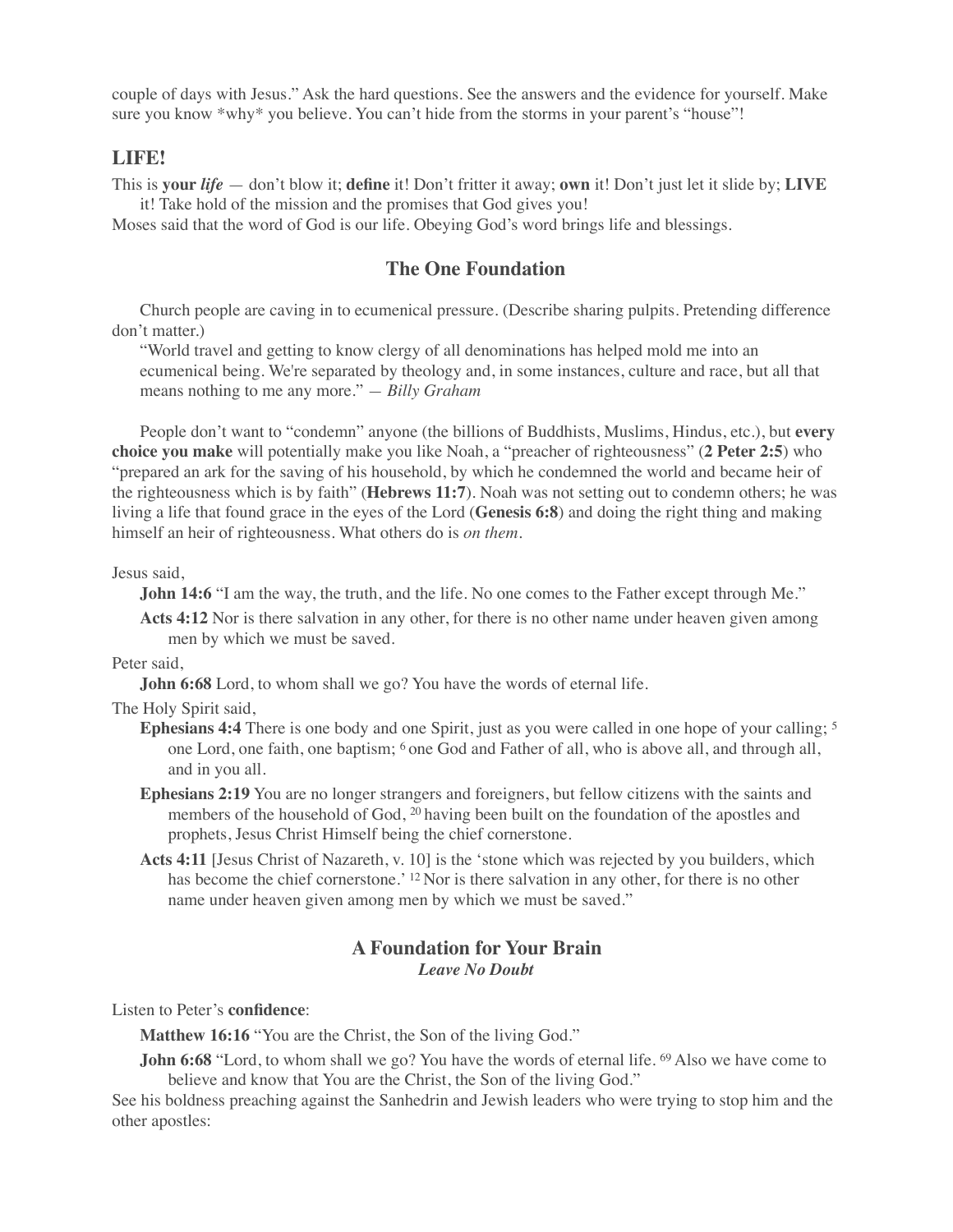- **Acts 4:11** [Jesus Christ of Nazareth, v. 10] is the 'stone which was rejected by you builders, which has become the chief cornerstone.' <sup>12</sup> Nor is there salvation in any other, for there is no other name under heaven given among men by which we must be saved."
- **Acts 4:19** Whether it is right in the sight of God to listen to you more than to God, you judge. 20 We cannot but speak the things which we have seen and heard.

So he tells us *why* he's so bold: He was an eye- and ear witness of Jesus!

**2 Peter 1:16** For we did not follow cunningly devised fables when we made known to you the power and coming of our Lord Jesus Christ, but were **eyewitnesses** of His majesty. 17 For He received from God the Father honor and glory when such **a voice came** to Him from the Excellent Glory: "This is My beloved Son, in whom I am well pleased." 18 And **we heard this voice** which came from heaven when we were with Him on the holy mountain.

#### *How can we have Peter's boldness?*

**2 Peter 1:19** And so we have **the prophetic word confirmed**, which **you do well to heed** as a light that shines in a dark place, until the day dawns and the morning star rises in your hearts;  $2<sup>0</sup>$ knowing this first, that no prophecy of Scripture is of any private interpretation, 21 for prophecy never came by the will of man, but **holy men** of God spoke as they were **moved by the Holy Spirit**.

#### Read **1 Peter 1:3-12:**

7 The **genuineness of your faith**, being much more precious than gold that perishes, though it is tested by fire, may be found to praise, honor, and glory at the revelation of Jesus Christ, 8 **whom having not seen you love**. Though now you do not see Him, **yet believing**, you **rejoice** with joy inexpressible and full of glory, 9 receiving the end of your faith—the **salvation** of your souls.

Having not seen Him, we can still have a genuine faith full of joy and glory and receive salvation. We simply need to trust the eyewitnesses!

Know *why* you believe in Him. **Here are eight reasons to believe in the Bible and Christianity:** 

- **• Explanations.** The Bible explains, in the best plausible way, our origins, my heart, evil, man's destiny, etc.
- **Prophecy.** No other religion has 'em! Many in the Bible were centuries old before being fulfilled, even calling the names of people in the distant future (e.g., Cyrus, Josiah)
- **Miracles.** No other religion has 'em! (not the verifiable, Bible type of miracle which even the enemies cannot dispute, e.g., **Acts 3:2, 6-9; 4:16**)
- **• Claims.** Jesus made bold claims. E.g., I am… the light of the world, the bread of heaven, the way, the truth, the life. I AM!

The Bible makes bold claims for itself, too! **2 Timothy 3:16-17; 2 Peter 1:19-21.**

- The empty tomb of Jesus. Try as people do, they cannot come up with a plausible alternative explanation for the fact that we do not have a tomb for Jesus with a body in it! His resurrection is the only plausible explanation, and one which is attested by eyewitnesses. (**1 Corinthians 15:5-8**)
- The book, itself. The Bible was written over 1,500 years on 3 continents in 3 languages by more than 40 authors, but containing one unified Theme, the Gospel. In modern times, we see inconsistencies and contradictions even, for example, during a single season of a TV show!
- **The manuscripts.** Their study may seem boring, but they matter! We see that they have been exquisitely preserved, and they give us strong reason to trust the Bible. We have *more* and *better* manuscripts than any other religion or book!
- **• Promises.** The Bible, such as "your house won't fall"

For details on some of these items, see https://www.youtube.com/user/BibleHighlightsGC/playlists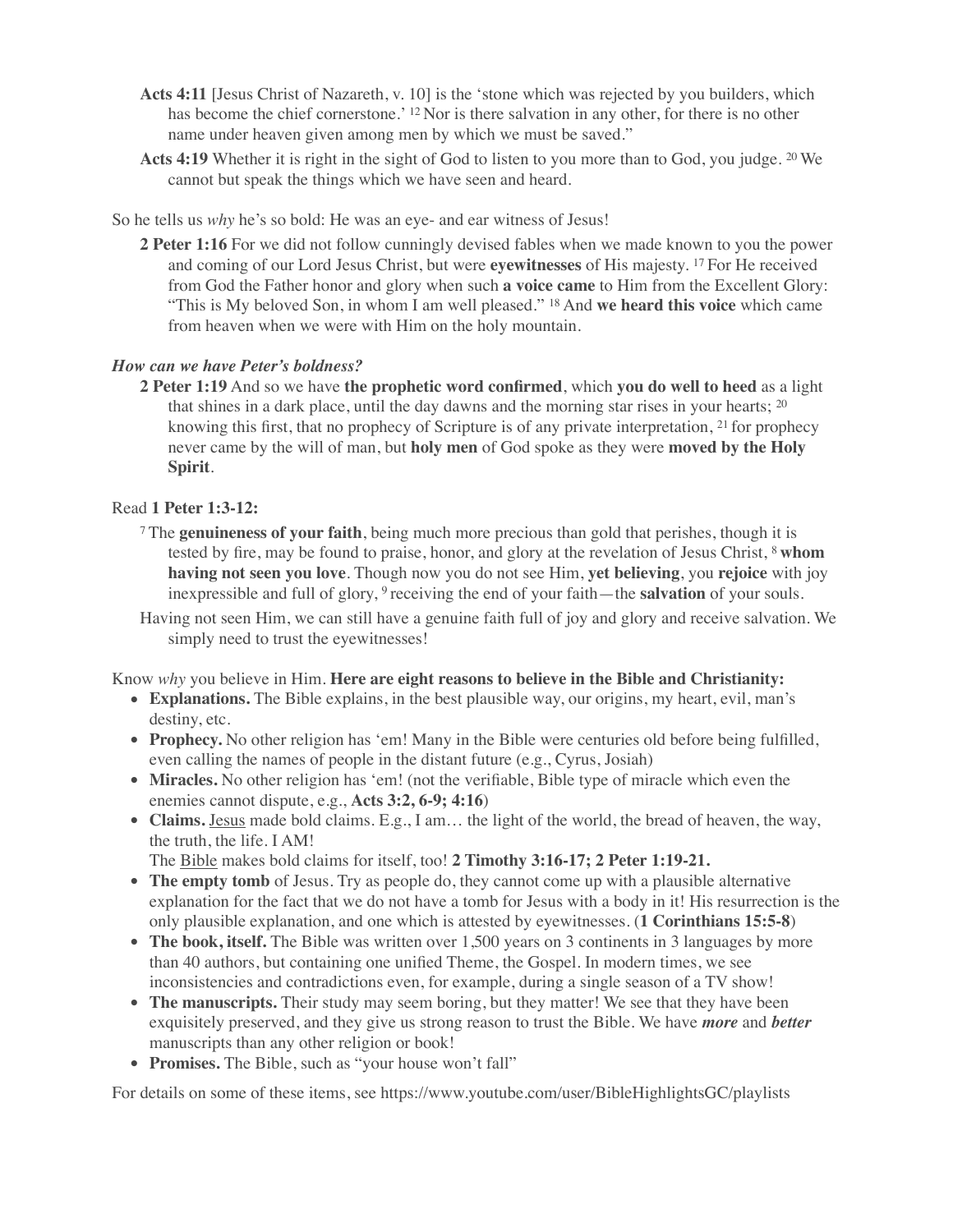# **A Foundation for Your Heart**

- All of us experience **problems**; everyone will have reason to **fear**; everyone will get **weary** battling these problems. (Just a day on the water with sun and movement will make you tired! What about a whole day in a storm!?)
- Storms: **Rain**, from above = blinding; **waves**, from beneath = scary and powerful; **wind** = constant and unseen; pressure from all sides.
- Forces of nature can drown out all other sensations. E.g., the wind on Dingle peninsula, County Kerry, Ireland, looking out over the Atlantic Ocean — can't hear birds, the nearby sheep, the city below. E.g., the force of water pounding relentlessly at Devil's Cauldron in Baños, Ecuador.

**Similarly, when we're in the midst of a problem, it's hard to think about anything else.** But two godly men show us how to deal with a variety of emotional storms, **Elijah** and **David**.

Imagine **Elijah's loneliness** as he hid in fear for his life at the brook Cherith (**1 Kings 17**). He had called for drought (**James 5**) in order to get people's attention and humble them before God. Now he was exiled and was being hunted. Even after his awesome victory on Mount Carmel (**1 Kings 18**), Queen Jezebel put a price on his head (**1 Kings 19**), and he fled in fear. He let his loneliness run amok, and he even prayed to die under the broom tree near Beersheba. "Cast all your care upon Him, for He cares for you" (**1 Peter 5:7**).

Even (especially?) in his despair, notice where Elijah went — to Mount Horeb (Sinai), to the Lord! The Lord **listened** to his feelings and then showed him true power — power which could *truly* overwhelm one's senses! — a wind that broke the rocks, an earthquake, a fire.

God **redirected** Elijah and sent him back to work, but God **instructed** him, giving him a better perspective.

God responded to Elijah's two complaints: **Loneliness** (He reminded Elijah that he was *not* alone: "I have reserved seven thousand in Israel", verse 18; and he gave Elijah a companion, Elisha.) and **fear** of dying at the hands of the enemy. (Elijah became one of two individuals who did not have to die!  $-2$ **Kings 2**; compare **Genesis 5:22**.)

**David** had continual pressure and anxiety, living in constant danger, both from his friends and his enemies. But God was David's Rock!

**2 Samuel 22:1** Then David spoke to the Lord the words of this song, on the day when the Lord had delivered him from the hand of all his enemies, and from the hand of Saul. 2 And he said: "The Lord is my rock and my fortress and my deliverer;  $3$  The God of my strength, in whom I will trust; My shield and the horn of my salvation, My stronghold and my refuge; My Savior, You save me from violence. *(He basically wrote Psalm 18!) …* 31 As for God, His way is perfect; The word of the Lord is proven; He is a **shield** to all who trust in Him. 32 "For who is God, except the Lord? And **who is a rock, except our God**? 33 God is my **strength** and **power**, And He makes my way perfect.

*Have you ever had bad people gang up on you?* God was David's only help.

**Psalm 94:20** Shall the throne of iniquity, which devises evil by law, Have fellowship with You? <sup>21</sup> They gather together against the life of the righteous, And condemn innocent blood. 22 **But the Lord has been my defense**, And my God **the rock of my refuge**. 23 He has brought on them their own iniquity, And shall cut them off in their own wickedness; The Lord our God shall cut them off.

#### *No one else can truly save us.* God was David's only **hope**.

**Psalm 28:1** To You I will cry, O Lord my Rock: Do not be silent to me, Lest, if You are silent to me, I become like those who go down to the pit.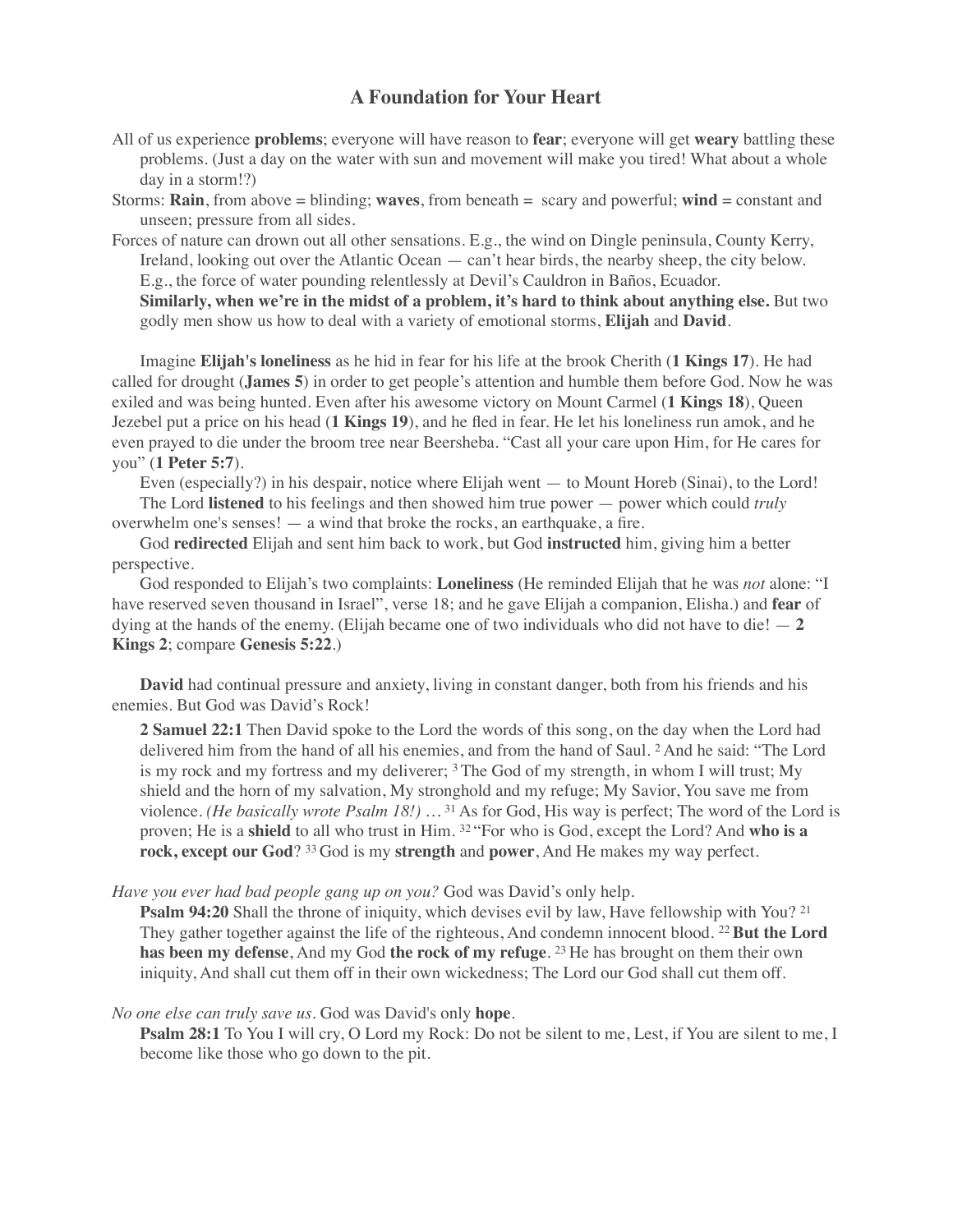*Ever feel let down or abandoned?* God was David's only trust.

**Psalm 71:1** In You, O Lord, I put my trust; Let me never be put to shame. <sup>2</sup> Deliver me in Your righteousness, and cause me to **escape**; Incline Your ear to me, and **save** me. 3 Be my **strong refuge**, To which I may resort continually; You have given the commandment to save me, For **You are my rock and my fortress**.

*Ever feel old and tired?* God was David's strength and his life.

**Psalm 92:12** The righteous shall flourish like a palm tree, He shall grow like a cedar in Lebanon. <sup>13</sup> Those who are planted in the house of the Lord Shall flourish in the courts of our God. 14 They shall still bear fruit **in old age**; They shall be **fresh** and **flourishing**, 15 To declare that the Lord is upright; **He is my rock**, and there is no unrighteousness in Him.

David's trick was that during all his trials and problems, just as when his own "people spoke of stoning him, because all the people were better in soul… **David strengthened himself in the Lord** his God." — **1 Samuel 30:6**

Whatever emotions you're feeling, godly people have felt them before. ("Elijah was a man with a nature" like ours," **James 5:17**.) Go to God; seek Him. Talk to Him and tell him your fears and all your thoughts. Let God be your Rock, your help, your hope, your trust, your strength and your life.

**Psalm 95:1-8a** Oh come, let us **sing** to the Lord! **Let us shout joyfully to the Rock of our salvation**.

# **Doctrinal Foundations**

# Text: **Ephesians 4:4-6**

**List** and **discuss** each of the seven "ones" in the passage.

Look for connections (and even pairings) which will help **memorize** the seven. (E.g., Two pairings and a threesome — the one **faith** defines the one **body**/church; the one **baptism** gives us the one **hope**; the three in the **trinity** go together, Lord, Spirit, Father.)

**Read** and study the beginnings of the church in Ephesus from **Acts 19:1-7**.

**Consider** the incomplete teaching they had received at the hands of Apollos (**Acts 18:24-25**).

**Note** that, by the end of the account, the dozen disciples had been baptized *twice,* but only once in the name of Jesus. **Identify** the significance of the statement in Ephesians 4 when Paul later writes *them* that there is "one baptism." (In other words, *only one that counts!*)

# **Living Rocks**

**Ephesians 2:19** You are no longer strangers and foreigners, but fellow citizens with the saints and members of the household of God, 20 having been built on the foundation of the apostles and prophets, Jesus Christ Himself being the chief cornerstone 21 in whom the whole building, being fitted together, grows into a holy temple in the Lord, <sup>22</sup> in whom **you also are being built together** for a dwelling place of God in the Spirit.

Each Christian is a rock in the dwelling place  $-$  the temple  $-$  of God.

**1 Peter 2:4** Coming to Him as to a living stone, rejected indeed by men, but chosen by God and precious, 5 **you also, as living stones, are being built up a spiritual house**, a holy priesthood, to offer up spiritual sacrifices acceptable to God through Jesus Christ. …